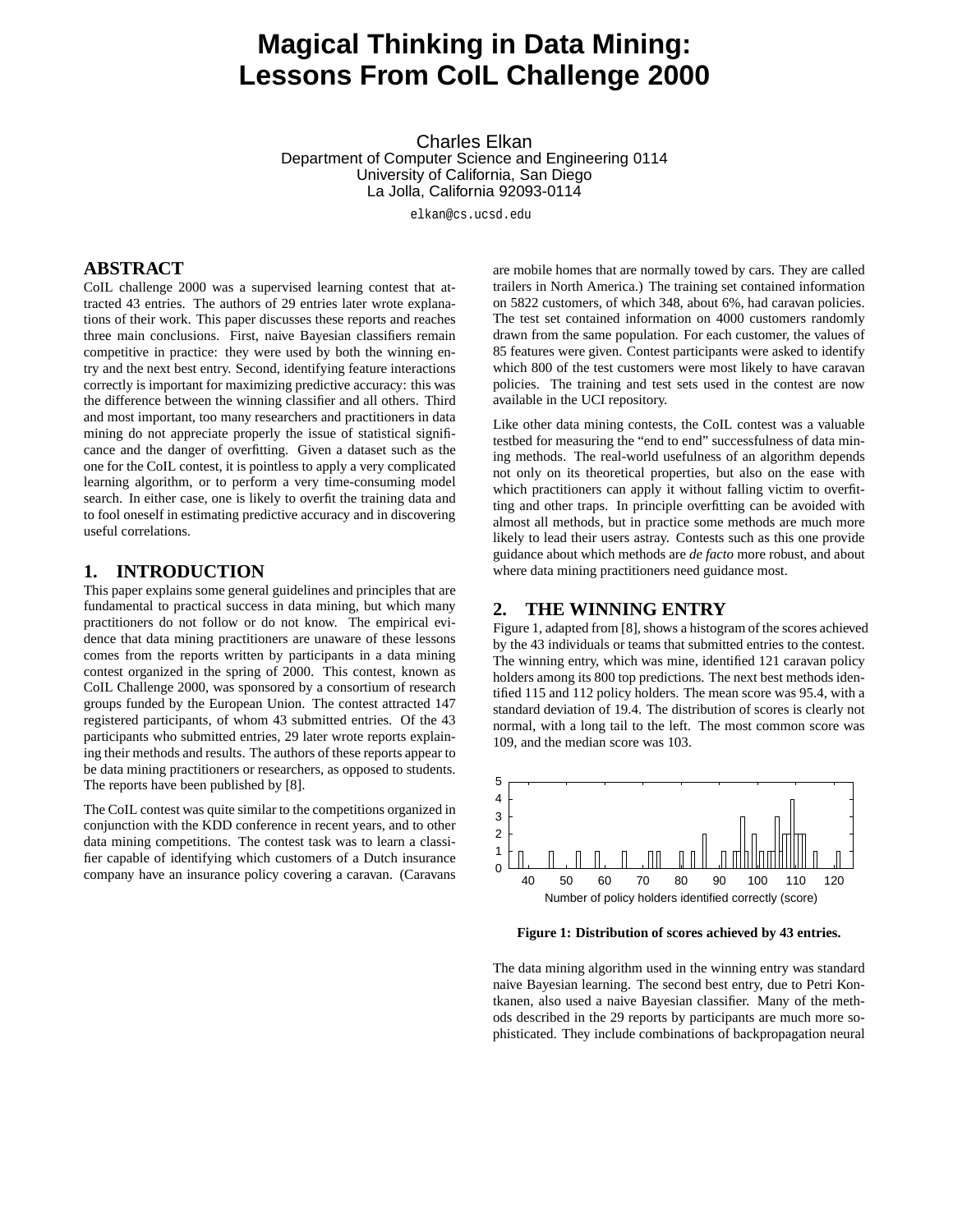networks, self-organizing maps (SOMs), evolutionary algorithms, C4.5, CART, and other decision tree induction algorithms, fuzzy clustering and rule discovery, support vector machines (SVMs), logistic regression, boosting and bagging, and more. The strong performance of naive Bayesian learning against this competition is noteworthy.

An important aspect of the CoIL contest was that the values of all numerical features were made discrete in advance by the contest organizers. For example, instead of a real-valued feature giving the precise monetary amount that a customer pays for car insurance, the CoIL datasets include only a discrete-valued feature that categorizes this amount into one of seven different discrete levels. Because all features were discretized in advance, the CoIL competition could not serve as a test of discretization methods.

The predictive accuracy of a naive Bayesian classifier can often be improved by boosting [3], and by adding new attributes derived from combinations of existing attributes. Both boosting and derived attributes are ways of relaxing the conditional independence assumptions that constitute the naive Bayes model. For the CoIL contest, after two important derived attributes were added, boosting did not give any significant increase in accuracy on a validation set taken from the training set, nor did adding more derived attributes. Therefore, the final entry I submitted did not use boosting, and used only two derived attributes.

The two derived attributes that I added give the most detailed information possible about a customer's existing car and fire insurance policies. The set of values of one new attribute is the cross-product of the sets of values of the existing attributes named PPERSAUT and APERSAUT. These attributes are explained as "contribution [level for] car policies" and "number of car policies." The other new attribute is a similar cross-product for two fire insurance attributes.

Creating a derived attribute that is a cross-product allows the naive Bayesian classifier to associate a different probability of having a caravan policy with each alternative pair of values for the attributes PPERSAUT and APERSAUT, and similarly for the two fire insurance attributes. As mentioned above, all attributes are already discretized into a small number of so-called levels, so each crossproduct attribute also has a finite number of values. Any alternative derived attribute constructed from two attributes that have already been made discrete, for example an average policy premium defined as "contribution level" divided by "number of policies," must lose information compared to a cross-product attribute.

The strongest single predictor of having a caravan insurance policy is having two car insurance policies, or having one car policy where the contribution level is not low (not level 5). The other predictors that are most statistically significant are (i) a high value for "purchasing power class," specifically 5 or higher and especially 7 or higher, (ii) having a private third party insurance policy, (iii) having a boat insurance policy, (iv) having a social security insurance policy, and (v) having a single fire policy with a high contribution (level 4). Intuitively, these predictors identify customers who have a car and are wealthier than average, and who in general carry more insurance coverage than average. It is not surprising that these are the people who are most likely to have caravan insurance.

Statistical significance is easy to evaluate quantitatively but approximately for findings like the ones just stated. For example, 2977 customers in the training set have a car insurance policy. Of these, 276 have a caravan policy, that is 9.3% compared to 6% in the population of all customers. The number of customers with a car

insurance contribution level of 5, all of which have only one car policy, is 613. If having a contribution level of 5 was not correlated with having a caravan policy, we would expect 9.3%, that is 57, of these customers to have a caravan policy, with a standard deviation of  $\sqrt{57 \cdot (1 - 0.093)} = 7.2$ . In fact, among customers with a car insurance contribution level of 5, only 14 have a caravan policy. The z-score of this discrepancy is  $(14 – 57)/7.2 = -6.0$  standard deviations, which is unquestionably statistically significant.

The CoIL contest organizers explicitly set two tasks: develop a model of which customers are most likely to have a caravan policy, and separately, provide insight into the characteristics of these customers. Many data mining projects similarly have two useful deliverables: a predictive model, and new insights into the phenomenon being modeled. An insight is particularly useful if (a) it is statistically reliable, (b) it was not known previously, and (c) it is actionable, meaning that some action can be taken to exploit the insight. In many data mining projects, few insights satisfy all three of these criteria.

For the CoIL contest, the discovery that a customer who has a car insurance policy but whose premium amount is low is less likely than average to have caravan insurance is an insight that possesses the three properties. This finding was not obvious in advance, the argument above shows that it is statistically reliable, and it is actionable, since different promotions can be targeted specifically at these customers. A customer of this type is perhaps less wealthy or less risk-averse, so he or she is less likely to own a caravan, or less likely to buy insurance for it if he or she does own one.

It is not clear whether any additional insights can be gained from the CoIL training data that meet all three criteria explained above. Using algorithms to discover association rules, several participants enumerated additional claimed correlations, but they never measured the statistical significance of these correlations. The results of the contest indicate that none of these correlations covered enough customers or were reliable enough to improve overall predictive accuracy.

In addition to revealing reliable correlations that have predictive value, statistical significance testing can also be useful in showing that plausible potential correlations are in fact unproven. For example, in commercial data mining, significance testing often shows that demographic attributes, such as customer segmentations by lifestyle, income, etc., do not add any extra predictive power when behavioral data is available. This phenomenon is clearly visible in the CoIL dataset. When a feature provides no additional predictive value, it is generally beneficial not to use it in modeling. The naive Bayes model used for the winning entry to the CoIL contest was trained with all demographic attributes discarded, except the attribute named MKOOPKLA, "purchasing power class."

## **3. OVERFITTING**

It is vital for data mining practitioners to understand the issue of overfitting in an intuitive way, and also to understand basic statistics in an intuitive way. Most introductory courses on statistics do not discuss overfitting explicitly, but overfitting is a concern even with the simplest data analysis procedures. Consider for example the mean and standard deviation of a sample of *n* observations  $x_i$ randomly selected from some parent population. The mean of the sample is defined of course as  $\mu = \frac{1}{n} \sum_{x=1}^{n} x_i$ . The standard deviation of the sample is the square root of the average squared deviation from the mean, that is the square root of  $\frac{1}{n} \sum_{x=1}^{n} (x_i - \mu)^2$ . But statistical textbooks always say that the standard deviation of the parent population should be estimated using the denominator  $n - 1$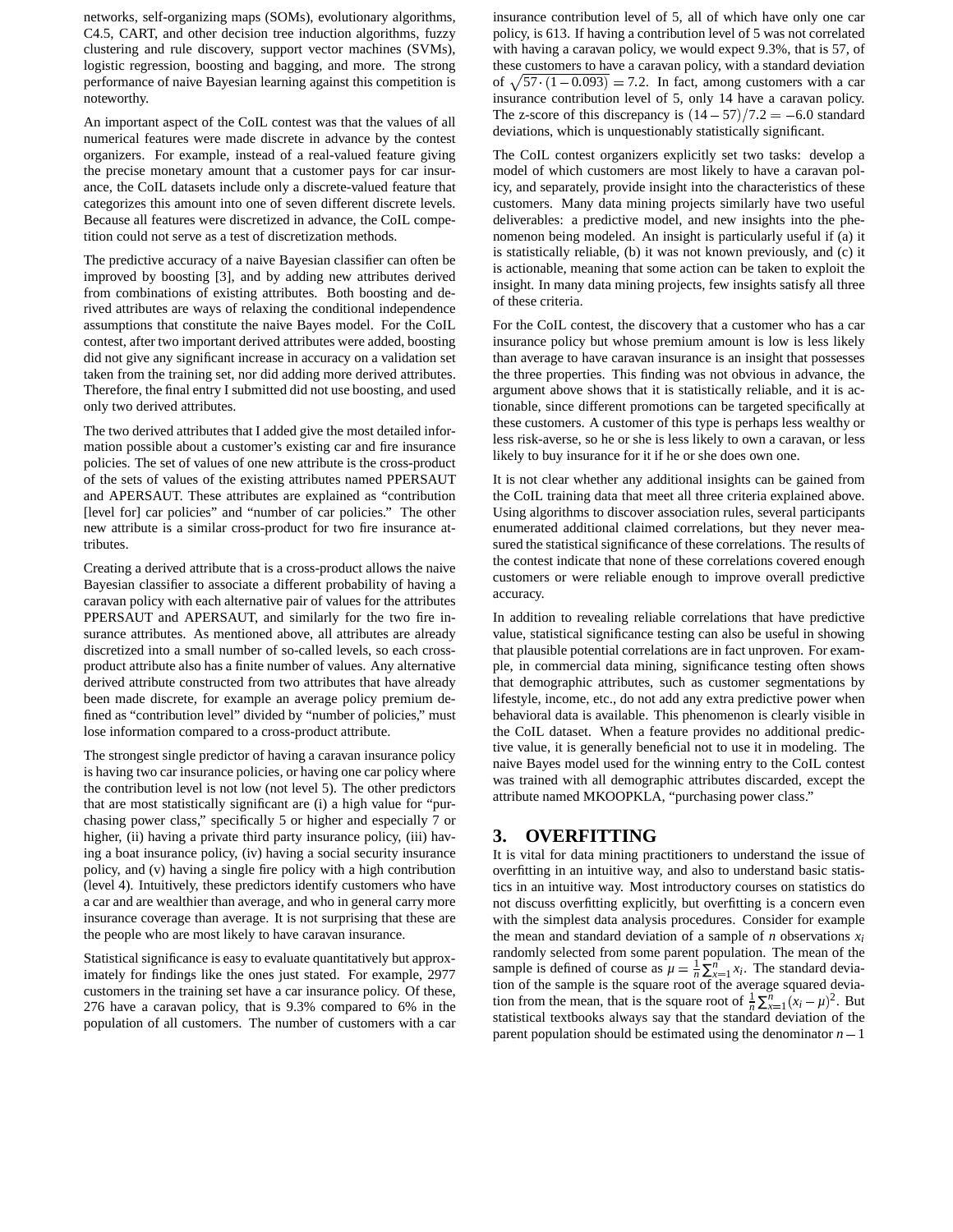instead of *n*. We should use the square root of  $\frac{1}{n-1} \sum_{x=1}^{n} (x_i - \mu)^2$ , au which is always bigger since  $\frac{1}{n-1} > \frac{1}{n}$  if  $n \ge 2$ . Why?

The reason is that using a denominator of *n* overfits the training data, the sample  $x_1$  through  $x_n$ . The mean  $\mu$  is the number relative to which the sum of squared deviations  $\sum_{x=1}^{n} (x_i - \mu)^2$  is minimized. Clearly the mean of the parent population is in general not exactly the same as the mean of the sample. Therefore the average deviation of the sample relative to the unknown true mean of the population is typically greater than the square root of  $\frac{1}{n} \sum_{x=1}^{n} (x_i - \mu)^2$ . One can prove mathematically that replacing  $\frac{1}{n}$  by  $\frac{1}{n-1}$  yields an improved estimate of the true standard deviation of the parent population that will not systematically be too small. Technically, using  $\frac{1}{n-1}$  gives the minimum variance unbiased estimator [7].

Many contest submissions reveal basic misunderstandings about the issue of overfitting. For example, one team wrote that they used " evolutionary search for choosing the predictive features. The result is a predictive model that uses only a subset of the original features, thus simplifying the model and reducing the risk of overfitting while maintaining accuracy." <sup>1</sup> As shown by the discussion above of alternative standard deviation estimators, overfitting is not prevented simply by choosing a model that is simple syntactically. Overfitting occurs when a model is chosen whose high apparent accuracy arises from fitting patterns in the training set that are not statistically reliable, and are not valid in test data.

Even if a predictive model uses only a small subset of features, if that subset is chosen as the best, or one of the near best, among many candidate subsets of features, then overfitting is a real danger. In data mining, overfitting is typically caused by searching a space of candidate models that is too large. Making predictions with a final model that uses only a few features is neither necessary nor sufficient to prevent overfitting. If this final model is found by a protracted search process that explicitly or implicitly considers many alternative models with different subsets of features, then the apparent simplicity of the final model is misleading. Similarly, the danger of overfitting is not reduced just because a learning algorithm outputs a model with only a few parameters. For the risk of overfitting to be lessened, all models that the algorithm could have output must be equally simple.

A few participants were quite unaware of the danger of overfitting. For example, after using backpropagation networks with 20 hidden units but with subsampled training sets of only 1200 examples, one team wrote "We haven't got the best score. The possible ways for the improvement of the model are (i) increase of the number of neurons in the hidden layer what let us to consider a greater number of the relationships among the data (ii) use of the genetic algorithm for the neural network learning since one is more effective in global extremum finding." These suggestions would only increase the severity of overfitting. What one should do instead is use all available training examples and apply a regularization method such as early stopping to reduce the risk of overfitting.

## **4. FEATURE SELECTION**

Most participants used heuristics to identify which of the 85 available features have the most predictive value, and to choose a subset of features for input into their learning algorithm. None of the

authors of reports applied a well-defined algorithm for feature selection that did not require human guidance. Moreover, none of the authors, including myself, used a systematic method to detect important feature interactions.

Some participants used methods designed to evaluate subsets of features, as opposed to individual features, but these methods failed to detect the interaction between the number of car policies and the total premium paid for car policies, because these two features are highly correlated. For example, one author incorrectly wrote "if 'Contribution car policies' is chosen, the information contained in 'Number of car policies' is already included in the model." Similarly, despite using a "multidimensional visualisation tool," another team also excluded the "number of car policies" feature after including the "contribution car policies" feature. While the number of car policies and the total premium paid for car policies are correlated, the features together do provide more information than either by itself.

A different team wrote that in the output of their commercial tool, "some contribution[s] may be related to 2 or more variables. In this last case, the contribution expresses the fact that the important information is brought by the 'additional knowledge' brought by the second variable when the first one is already known." Their tool correctly identified the "number of car policies" feature as highly predictive, but it did not detect the additional predictiveness of the "contribution car policies" feature or the interaction between these two features. Identifying this interaction is important for two reasons. First, exploiting it gives better predictive accuracy. Second, as discussed in Section 2, it is the only pattern in the training data that has been shown to be statistically reliable *and* surprising *and* actionable.

# **5. COMPARING THE ACCURACY OF LEARNING METHODS**

A simple calculation shows that the test dataset provided in the CoIL contest is too small to reveal reliably which learning methods are more accurate. Consider the null hypothesis that a learning method achieves  $p = 12%$  accuracy in the top 20% of its predictions. On a randomly chosen test set of 4000 examples, the expected number of correct predictions is  $\mu = pn = 96$  where  $n =$  $0.2 \cdot 4000 = 800$ , which is similar to the average number of correct predictions achieved by CoIL contest participants. The anticipated standard deviation of the number of correct predictions is  $\sigma = \sqrt{np(1-p)} = 9.2$ . In order for us to reject the null hypothesis with a confidence of over 95%, a learning method would have to score more than two standard deviations above or below the expected number, that is less than 78 correct or more than 114 correct. Any method that scores between 78 and 114 correct is not statistically distinguishable from the null hypothesis method. Only the winning entry and possibly the second best entry are significantly better than the average CoIL contest entry.

It is possible to compare two different learning methods with the same training and test datasets in a way that is more sensitive than the simple binomial calculation above, using McNemar's hypothesis test [2]. Let *A* and *B* designate two learning algorithms and let *n*<sup>10</sup> be the number of test examples classified correctly by *A* but incorrectly by *B*. Similarly, let  $n_{01}$  be the number classified incorrectly by *A* but correctly by *B*. McNemar's test is based on calculating the statistic

$$
s=\frac{(|n_{01}-n_{10}|-1)^2}{n_{01}+n_{10}}.
$$

<sup>1</sup>Unless stated otherwise, all quotations in this paper are taken from reports written by CoIL contest participants and published by [8]. The quotations have the original spelling, grammar, and italics of their authors. The point of this paper is to explain some widespread misunderstandings, not to criticize individuals, so the names of the authors of quotations are omitted.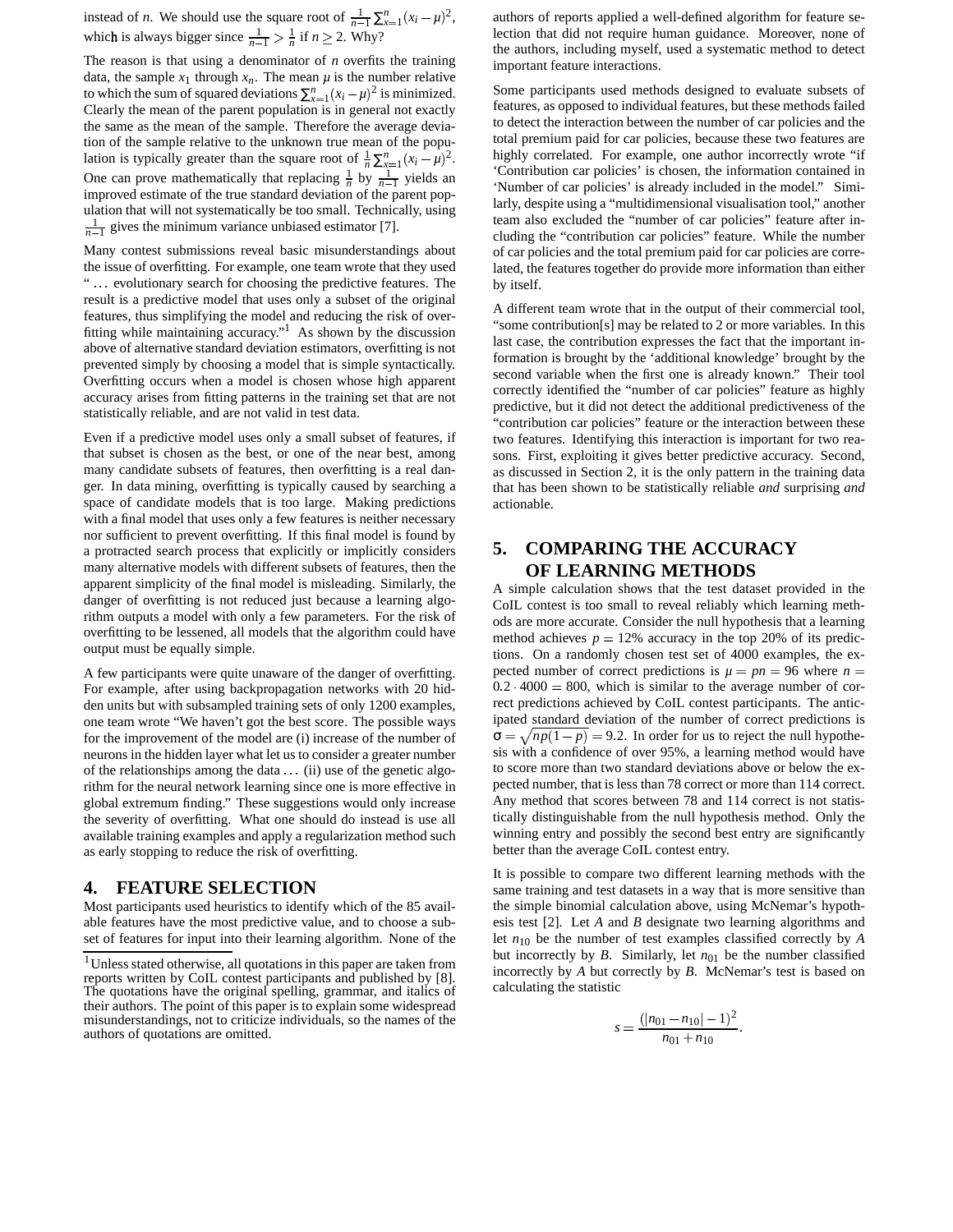The null hypothesis is that both learning algorithms are equally accurate. If this hypothesis is true, then the numerator of the test statistic should be small. One can prove that under the null hypothesis, *s* has approximately a chi-squared distribution with one degree of freedom. The term  $-1$  in the numerator is called a continuity correction and adjusts for the fact that *s* is discrete while the chi-squared distribution is continuous. In general, a chi-squared distribution with *k* degrees of freedom has mean *k* and variance 2*k*. Therefore the distribution of *s*, under the null hypothesis, has mean 1 and standard deviation  $\sqrt{2}$  approximately.

The numbers  $n_{01}$  and  $n_{10}$  needed to apply McNemar's test have not been published for most pairs of entries to the CoIL contest. However this information is available for the top entry and the secondbest entry. As mentioned earlier, the contest task was to identify the 800 test examples most likely to be positive. Each entry can be viewed as labeling 800 examples as positive, and the remainder as negative. On the test dataset, the top entry *A* and the next entry *B* gave 729 predictions in common, of which 110 were true positives while 619 were false positives. Each entry gave 71 predictions that the other did not. Of the predictions unique to *A*, 11 were true positives and 60 were false positives. Of those unique to *B*, 5 were true positives and 66 were false positives. We have here that  $n_{10} = 11 + 66$  while  $n_{01} = 5 + 60$ , so

$$
s = \frac{(|65 - 77| - 1)^2}{65 + 77} = \frac{121}{142} < 1.
$$

According to McNemar's test, the difference in accuracy between methods *A* and *B* is not statistically significant.

Even when participants did evaluate the performance of their models statistically, the evaluation was often inappropriate. For example, one team wrote " we have repeated the modelling process five times, finding  $105 \pm 2.55$  in terms of mean and standard deviation." But a standard deviation computed on a fixed test set, over different runs of a learning algorithm, reveals only how stable a learning method is. It has no connection with the reproducibility of the generalization performance of the algorithm, which would be revealed by a standard deviation computed over independent test sets.

If one does not take a statistical view of the prediction task, then it is easy to believe incorrectly that a sufficient amount of training data is available. For example, one author wrote "This appears to be a complex, data rich, theory poor type of problem with substantial historical data " In fact, the number of positive training examples available, 348, is very small. Complex models cannot be learned with confidence from so few data points.

The mistake of believing that the number of training examples is large is connected with another common mistake, that of underestimating the knowledge and skill of existing experts in a particular domain. For example, the knowledge of experts in the insurance industry is derived informally from millions of training examples, and so is potentially much deeper than any knowledge that can be extracted from a single dataset. Of course, both the real world and the knowledge of experts are subject to uncertainty and ignorance. In the CoIL training dataset 2.5% of customers who do not have a car insurance policy nevertheless have a caravan policy. Presumably there is an explanation for this phenomenon.

## **6. MAGICAL THINKING**

The previous sections of this paper have shown that many CoIL contest participants were misled by an insufficient intuitive understanding of the issue of statistical randomness. Many reports written by participants reveal an implicit belief that somehow one particular learning method is ideal, and with a little more intelligence, or luck, or data, a person could have discovered this method. For example, one author wrote "But after the announcement of the true policy owners it has become clear that the application of neural networks isn't necessary, [my] scoring system itself could be used instead and, even more, would have performed better." Later he wrote "Unfortunately I have discovered this fact *after* the announcement of the true policy owners."

This type of thought process is called "magical thinking" by anthropologists. In the words of a famous passage by Gregory Bateson, "The practitioner of magic does not unlearn his magical view of events when the magic does not work. In fact, the propositions which govern punctuation have the general characteristic of being self-validating" [1]. In any culture, humans have a certain set of expectations that they use to explain the results of their actions. When something surprising happens, rather than question the expectations, people typically believe that they should have done something slightly different. Unless people understand the issue of randomness and statistical significance in an intuitive way, they are liable to believe always that if only they had done something differently in the model building process, their model would have performed better.

In the quotation above from Bateson, the word "punctuation" means the way in which we find patterns in our perceptions of our experiences. The "propositions" that govern punctuation are the principles or expectations that we have learned to use to organize our perceptions. Whatever these principles are, if we have learned them, it is because they appeared to be useful in the past. As pointed out in a different context by Thomas Kuhn [6], practitioners of science do not unlearn their scientific worldview when science cannot explain a certain phenomenon. Instead, they either ignore the phenomenon, or they redouble their efforts to understand it scientifically. Whether scientific or magical, it is difficult, and indeed occasionally dangerous, to set aside an entire worldview. Nevertheless, sometimes progress comes from doing so, and magical thinking in data mining is often counter-productive.

There are several related manifestations of magical thinking in data mining. One manifestation is non-probabilistic thinking. For example, a participant wrote "On analyzing the data I found many inconsistent instances (i.e. same values for all attributes but differing [class] values) and removed the minority class of them for training since they might confuse [sic] the algorithm." Similarly, other participants wrote "The original dataset was cleaned in the way that all contradictory records were reclassified as positive."

Another manifestation of magical thinking is the belief that an ideal data mining method does exist that yields classifiers with ideal accuracy. Perhaps the clearest example of this belief is provided by the author who wrote "Two important points [sic] about the CART software from Salford systems is its ability to identify an optimal tree, one providing the least amount of error between the learning data set and the test data set." In fact, even for a fixed learning task and population of examples, different methods may be best given different training or test datasets, because of randomness in how these datasets are drawn from the population.

A third manifestation of magical thinking in data mining is the belief that if a particular learning method or classifier has not performed well, this is always due to some specific cause that can be and should be fixed. This belief is best illustrated by comments from a team that submitted a classifier that would have scored 115, but then withdrew this entry and submitted a classifier that scored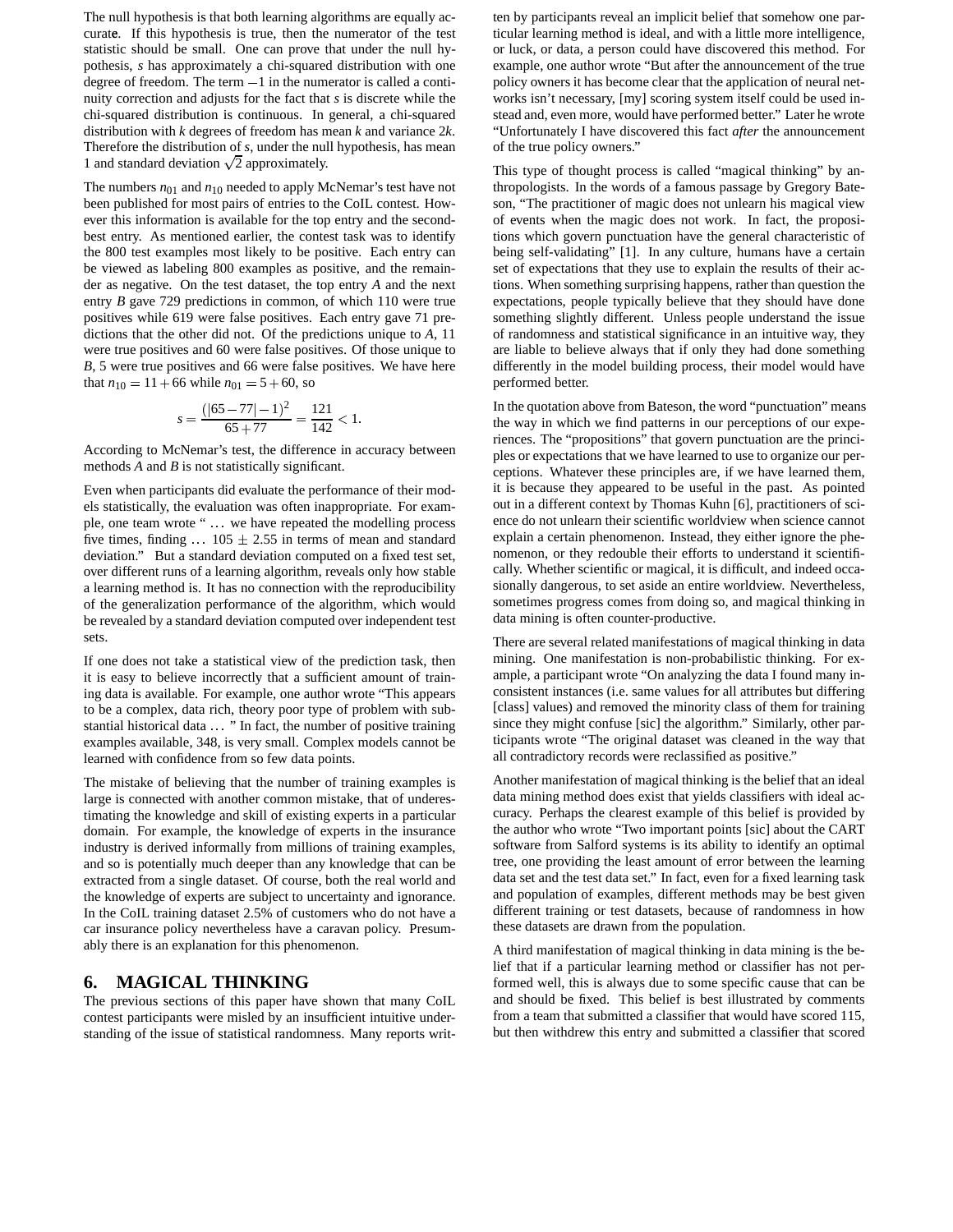107. This team wrote that the first classifier "had much better luck with the test set" but instead of quantifying this phenomenon and recognizing that the difference between 107 and 115 is easily due to randomness in the test data, they suggested a modification to their heuristics and wrote "If some extra effort had been put in this direction, we believe that SVMs could have given even better results." If a spell fails to work, the magician always thinks that he must correct some small mistake, not that the spell may have no chance of working. If a spell appears to have the desired outcome, the magician does not pause to consider whether or not he can be sure that the outcome was caused by the spell.

Magical thinking is not always less productive than traditional scientific thinking. Being primed to see patterns in small datasets is an innate characteristic of humans and perhaps other animals also, and this characteristic is often useful for success in everyday life [5]. Moreover, the starting point of scientific thinking is often a type of magical thinking: scientists commonly posit hypotheses based on a low number of observations. These hypotheses are frequently useful because scientists tend to explore small and well-considered hypothesis spaces that are based on background knowledge and hence implicitly on a large number of previous observations. In data mining however, patterns in a dataset are typically not genuine unless they satisfy formal scientific criteria of statistical significance, because the space of patterns explored is large.

## **7. ECONOMIC ISSUES**

Both the contest submissions and the design of the contest hint at a lack of understanding of the economic issues inherent in a data mining task such as the CoIL contest task. In similar real-world domains the task should not be to identify a fixed percentage of customers most likely to have a caravan insurance policy. Instead, the task should be to identify which customers should be offered such a policy, however few or many these customers are. This task is very different for at least two reasons.

First, it is usually economically irrational to offer an insurance policy to some arbitrary percentage of customers. Instead, an offer should be made to a customer if and only if the expected profit from making the offer is greater than the cost of making the offer. Therefore, the aim of data mining should be to estimate the probability that a customer would accept an offer, and also the costs and benefits of the customer accepting or declining [10].

Second, a customer should not be offered an insurance policy just because he or she resembles other customers who have the same type of policy. The characteristics that predict who is most likely to accept a special solicitation may be very different from the characteristics that predict who already has a particular type of policy.

As an obvious special case of both points above, customers who already have a caravan policy should presumably not be offered one again. The economically correct test set for a scenario similar to that of the CoIL contest would consist entirely of customers who do not have a caravan policy. Hence the training and test sets would not be random samples from the same population.

Some participants appear to have basic misconceptions about the centrality of rational decision-making to data mining. For example, one person wrote "Main difficulty of the dataset is its noisiness [...] This is the reason why in most of the communications between participants, other terms like lift-of or up-lift were used instead of accuracy." This statement is incorrect. Lift was used as a metric of success because the real task is to make optimal cost-sensitive decisions, and maximizing lift is a better proxy for this objective

than maximizing accuracy.

Any formal contest must have a definite structure and cannot mimic a real world scenario with complete fidelity. Nevertheless, measuring accuracy on an arbitrary percentage of the test set is too far from reality for a data mining contest. In contests that are better designed, the performance of participants is evaluated using a matrix of real-world costs and benefits. In this respect the contest organized in conjunction with the 1998 KDD conference, for example, was more realistic than the CoIL contest.

An open issue for future data mining contests is how they can be used to compare and evaluate not just data mining algorithms, but also methodologies for data mining. It is noteworthy that none of the reports written by CoIL contest participants mention using any part of the CRISP-DM European standard methodology for data mining [9].

# **8. CHOICE OF LEARNING METHOD**

Although it is difficult to say with certainty that one learning method gives more accurate classifiers than another, it is possible to say with certainty that for practical reasons, some learning methods are less suitable than others for the CoIL contest task and all similar tasks.

Some data mining software is too slow for real applications. For example, concerning a commercial tool one participant wrote "an analysis of the whole training data set took about 2 hours on a Pentium III with 500 MHz. Changing that [search depth] value to 3 made the analysis last for about 28 hours." Interestingly, a web page for this tool said after the contest that its "high performance enables you to quickly and reliably analyze small to extremely large quantities of data."

Many data mining methods are not flexible enough to cope with the variety of data types found in real commercial data. Most methods can handle numeric features and discrete-valued features. However, commercial data often contains features that are mixed: some training examples have numeric values for a feature, and other examples have symbolic values for the same feature. The symbolic values may have common meanings, for example "missing" or "not applicable," or they may be domain-specific, for example "account frozen."

Even if all the values of a feature appear to be numeric, it is often the case that some specific values are really discrete special cases. Occasionally, some values such as 999 are error codes. For almost all account balance or payment attributes, zero is a value that is common and that has a meaning that is quite different from that of any non-zero amount. Data mining methods that discretize numerical values can handle mixed attributes and zero or other specific codes as special cases easily. Other data mining methods often lose a lot of useful information by treating zero and other special codes as ordinary numeric values.

Some participants appeared to be unaware that software was available that is much more capable than what they used. For example, one team wrote "the number of features in target selection is typically large (50 to 250 features are common), and hence clustering in such a high dimensional space is computationally prohibitive. Moreover the data then tends to be sparse (there is always a feature where two records differ), and clustering algorithms fail in dealing with such data." These statements about clustering methods are false. The *k*-means algorithm, for example, can handle datasets with millions of records and hundreds of dimensions, where no two records are identical, in effectively linear time [4]. Of course the